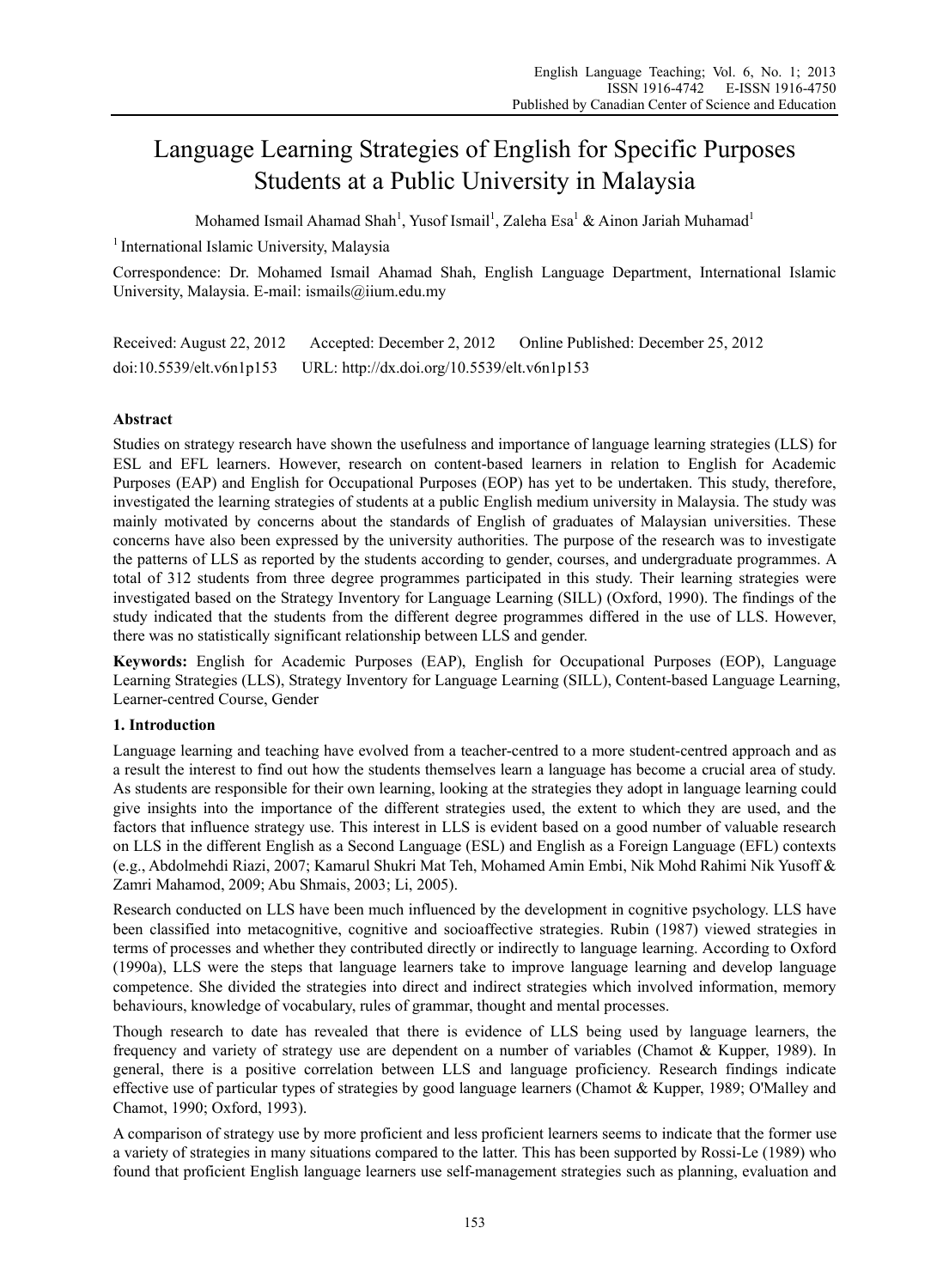formal practice more than the less proficient learners.

Good language learners possess abilities for successful language learning such as taking charge of their own learning, organising their language information, and creating their own opportunities to practice the language (Rubin & Thompson, 1994). They also use linguistic knowledge and contextual cues in comprehension.

The primary objective in most of the research on LLS which began in the 1960s has been on discovering what good language learners do to learn a language. This was reflected in the particular importance given to the metacognitive strategies which include planning and directing or monitoring as found in Rossi-Le (1989).

Language proficiency is not the only factor that influences the selection and use of LLS by language learners. Many researchers have explored gender, for example, as a factor influencing LLS. Many of these studies on EFL have shown that females use strategies more frequently than males (Green, 1992; Noguchi, 1991; Green & Oxford, 1993; Oxford, 1993). Besides gender, other factors that influence strategies are cultural backgrounds (Oxford & Burry- Stock, 1995), learning styles (Sheorey, 1998; Oxford et. al, 1991) and learners' self-efficacy beliefs (Yang, Nae-Dong 1999). These factors have been suggested as factors influencing language strategy use (Oxford & Burry-Stock, 1995).

Li (2005) looked at gender in relation to the LLS. Li's findings suggest that generally Chinese students used fewer and low frequency strategies. This implies that the students changed the strategy use according to the change in the language environment. In addition, Abdolmehdi Riazi (2007) conducted a study in another EFL context to find out overall strategy use of 120 female Arabic-speaking students. He found that higher level students use the LLS more automatically and faster, and that lower level students use more of compensation strategies. Participants in general, however, tend to use metacognitive, cognitive, and compensation strategies more than social, affective, and memory strategies. Abdolmehdi Riazi also concluded that their overall use of LLS is not much different from other cultural groups.

Studies in the Malaysian context have also supported the relationship between LLS and language performance. A study by Mohamed Amin Embi, Juriah Long, Mohd Isa Hamzah (2001), indicated a significant positive relationship between LLS use and language performance. The high achievers reported greater strategy use than the low achievers.

Relationships between LLS and motivation have also been revealed in Kamarul Shukri *et al.* (2009). They found that language learners with higher levels of motivation possess a richer repertoire of strategies and employ them more frequently. Their study showed that there was significant gender difference in LLS as females have a higher tendency to use overall LLS than males. A significant difference between genders also surfaced in the use of affective and metacognitive strategies with females using the LLS more often than males. LLS are considered as indicators of how good language learners deal with the problems they encounter in the language learning process. This study will not only give English teachers valuable information on how their students process information, but also how to plan and select the appropriate strategies.

Studies on strategy research (Li, 2005; Mohamed Amin *et al.,* 2001; Chamot & Kupper, 1989; Rubin & Thompsons, 1994) have shown the usefulness and importance of LLS for ESL and EFL learners. LLS could be equally important for learners of English for Specific Purposes (ESP) who may be taking EAP and EOP courses. However, research on these groups of learners appears not to have been undertaken. There is also a need to investigate strategy use among students in different programmes as these differences may affect choice of strategies.

## **2. Methodology**

#### *2.1 Objectives of the Study*

The purpose of the research was to investigate the patterns of LLS as reported by the students according to gender, courses, and their undergraduate programmes. In particular, the study addresses the following research questions:

1) What are the language learning strategies of university students?

2) Is there a difference in the use of language learning strategies between male and female students?

3) Is there a difference in the use of language learning strategies between students pursuing English for Academic Purposes and English for Occupational Purposes courses?

4) Is there a difference in the use of language learning strategies among students majoring in Engineering, English and Economics?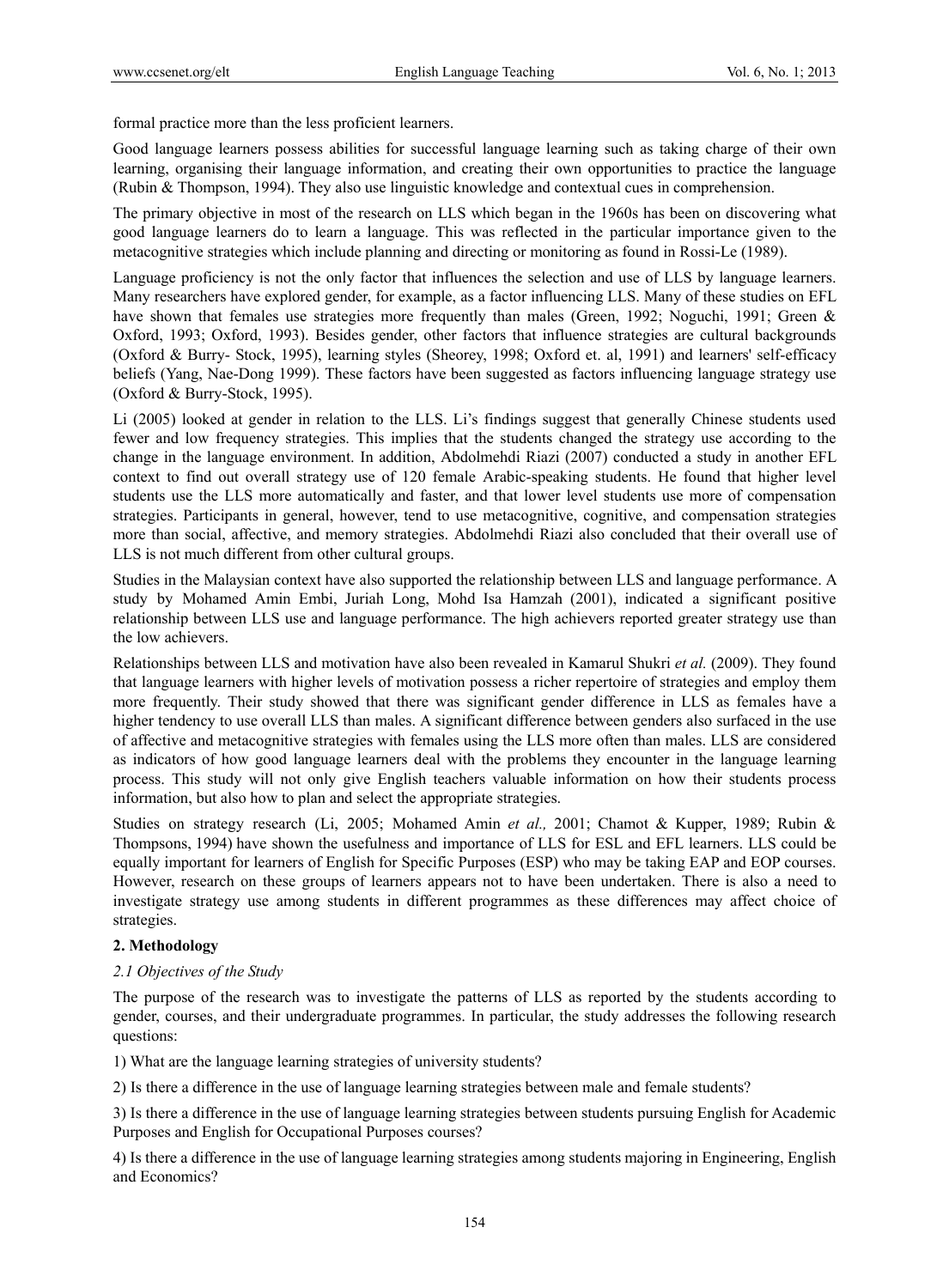The respondents of the study were 312 Malay-speaking undergraduates at a public English-medium university in Malaysia. They were students from the faculties of Economics and Management taking English for Occupational Purposes (EOP), Human Sciences (English majors) taking English for Academic Purposes (EAP) and Engineering taking English for Occupational Purposes (EOP). In addition, they have also met the English language requirements by achieving the required band of 6 in the University Proficiency Test, equivalent to band 6 in IELTS, or 550 in TOEFL.

## *2.2 Instrument*

This study employed LLS of Oxford's (1990) Strategy Inventory for Language Learning (SILL). The instrument specifies six learning strategies represented by a number of statements each with a corresponding Likert scale between 1 and 5. Scale 1 represents "Never or almost never true of me," 2 "Usually not true of me," 3 "Somewhat true of me", 4 "Usually true of me" and 5 "Always or almost always true of me." Learning styles 1 comprises 9 items; 2, 14 items; 3, 6 items; 4, 9 items; 5, 6 items; and 6, 6 items. The score for each item under a learning strategy is added up and average obtained. The higher the average score, the higher the propensity of the strategy being used by the respondents.

The SILL has 50 items which are divided into direct and indirect strategies. Direct strategies are further divided into Memory strategies (9 items), Cognitive strategies (14 items), and Compensation strategies (6 items). The indirect strategies are divided into Metacognitive strategies (9 items), Affective strategies (6 items), and Social strategies (6 items). The description of the strategies areas is as follows:

 Memory strategies are used for entering new information into memory storage and for retrieving it when needed for communication.

- Cognitive strategies are used for linking new information with existing schemata and for analysing and classifying it.
- Compensation strategies include such strategies as guessing and using gestures. Such strategies are needed to fill any gaps in the knowledge of the language.

 Metacognitive strategies are techniques used for organizing, planning, focusing and evaluating one's own learning.

- Affective strategies are used for handling feelings, attitudes and motivations.
- Social strategies are used for facilitating interaction by asking questions, and cooperating with others in the learning process

Oxford (1990) suggests the minimum and maximum ranges for high, medium and low strategy users. High, Medium and Low strategy users are those whose scores range are from 3.5-5, 2.5-3.4 and 1.0-2.4 respectively. Studies by Oxford and Burry-Stock (1995) and Oxford (1996) have produced high Cronbach alpha indexes (between 0.91 and 0.94) in studies across different cultures. SILL has also been validated in many studies (Oxford & Burry-Stock, 1995). The index of Cronbach alpha obtained for this study was .914. SILL has also proven to have concurrent and predictive validity when the results of SILL are related to variables such as proficiency, motivation and learning styles (Oxford and Burry-Stock, 1995 and Oxford, 1996).

The EAP course is a learner-centred course designed for learners to conduct library research in order to produce an academic argumentative faculty-related research paper. The EOP course, on the other hand, is designed to equip students with the necessary English language skills for occupational purposes. Students participate in an extended work-related simulation while receiving the necessary skills-based training to enable them to fulfill the various communication needs at the workplace.

## **3. Findings**

Table 1 describes the demographic profile of the respondents. Of the 312 respondents, 86 (27.6%) were males while 226 (72.4%) were females. They have been exposed to learning English for at least 11 years prior to joining the university. Female respondents outnumbered their male counterpart (72.4% vs. 27.6%).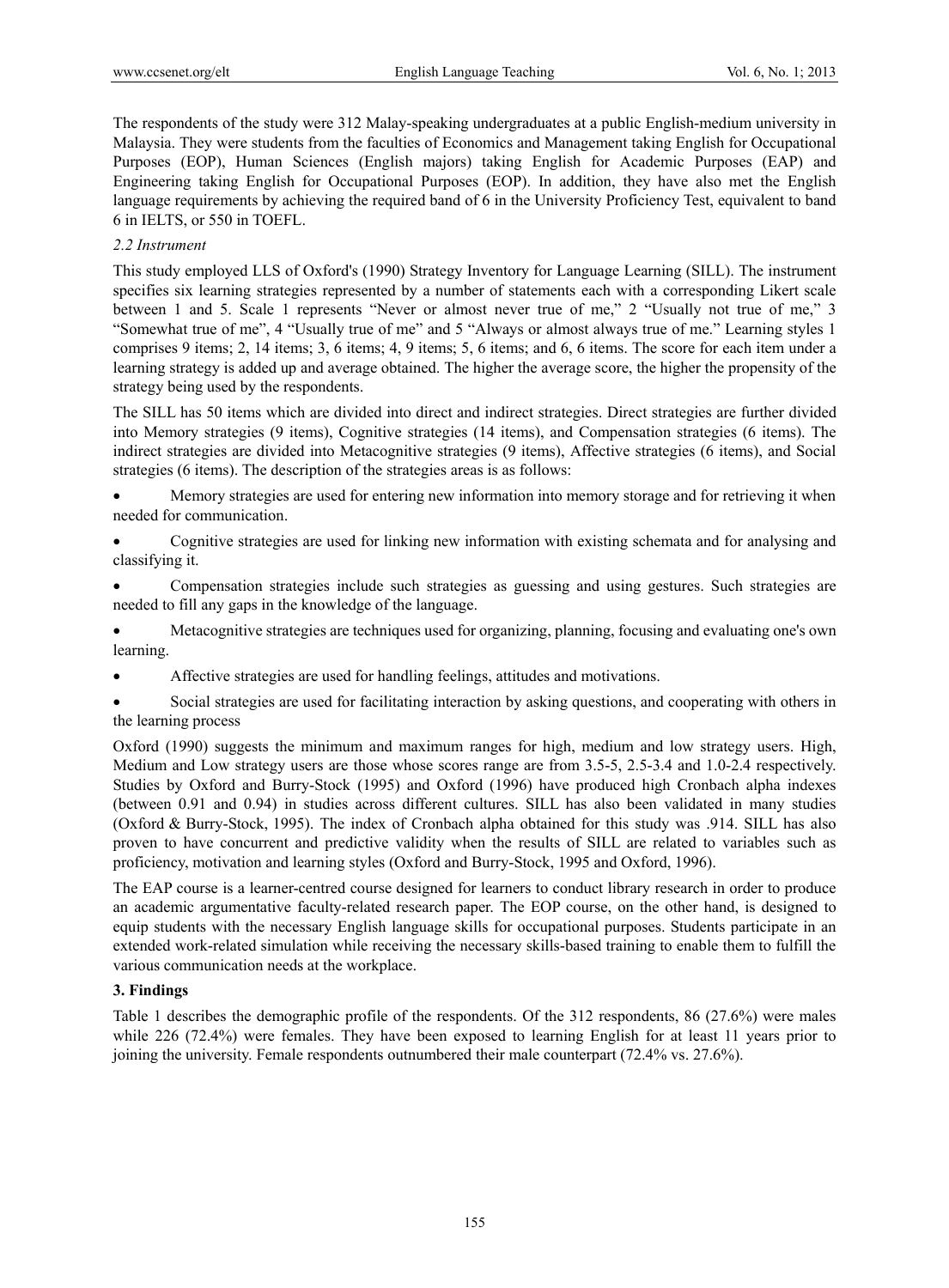#### Table 1. Demographics (N= 312)

|                           | Frequency | Percent |
|---------------------------|-----------|---------|
| Gender                    |           |         |
| Male                      | 86        | 27.6    |
| Female                    | 226       | 72.4    |
| Total                     | 312       | 100.0   |
| Course                    |           |         |
| EOP: LE4600(Econs & Mgmt) | 139       | 44.5    |
| EOP: LE4100(Engineering)  | 51        | 16.4    |
| EAP: LE4000(English)      | 122       | 39.1    |
| Total                     | 312       | 100.0   |

Malaysians made up 95.8% of the respondents, and generally spoke their mother tongue Malay at home (95.5%). Among Malaysian respondents 69.1% spoke mainly Malay, whereas 30.9% conversed in both Malay and English at home. All of the respondents consider English proficiency as important (14.4%) and very important (85.6%). Almost all respondents (97.4%) enjoy learning English. Only the minority said their oral (4.5%) and writing (5.2%) proficiency is poor. It is also the minority who said that their oral and writing proficiencies are excellent, i.e. 5.5% and 4.9% respectively.

#### *3.1 Research Question 1: What Are the Learning Strategies of University Students?*

The pattern of learning strategies is identified based on overall means (Table 2). The higher the mean, the higher the rank. The learning strategy with the highest mean is ranked the first in the categories. The learning strategy with the lowest mean is ranked the lowest in the categories. The means of the learnning strategies are presented in descending order.

These learning strategies are Social, Compensation, Cognitive, Affective, Metacognitive, and Memory. Grand means range from 3.15 to 3.82. Memory learning showed that the strategy was the lowest (3.15), whereas Social learning strategy is the highest (3.82). Results show that the student sample preferred learning strategies in the following order: Social, Compensation, Cognitive, Affective, Metacognitive, and Memory. One can easily observe that Social, Compensation, and Cognitive obtained higher means which commensurate with matching frequencies. These learning strategies are subscribed by many students, thus carrying more meaningful means compared to Affective and Metacognitive, for instance, with only five and seven responses, respectively.

The findings of the study indicate that the highest mean score was social learning strategy (M=3.82; SD=.579 ) followed by compensation learning strategy. The results indicate that the students perceived themselves as using the social learning strategy.

| Learning      | Strategy | Rank |     | Mean            | Std. Deviation |
|---------------|----------|------|-----|-----------------|----------------|
| Category      |          |      |     |                 |                |
| Social        |          | l st | 121 | $3.82 - high$   | .579           |
| Compensation  |          | 2nd  | 80  | $3.60 - high$   | .599           |
| Cognitive     |          | 3rd  | 31  | $3.56 - high$   | .496           |
| Affective     |          | 4th  |     | $3.53 - high$   | .653           |
| Metacognitive |          | 5th  |     | $3.20$ - medium | .605           |
| Memory        |          | 6th  | 22  | $3.15$ - medium | .685           |

| Table 2. Mean scores of Learning Strategies |  |  |  |
|---------------------------------------------|--|--|--|
|---------------------------------------------|--|--|--|

#### *3.2 Research Question 2: Are There Differences in Learning Strategies between Male and Female Students?*

Statistical results (Table 3) reveal that there was no overall significant relationship between gender and learning strategies. However, when t-test was applied on the survey data, results show that gender provides a good explanation for different learning strategies preferred by male and female students. These marked differences emerge for learning strategies - Social ( $p=0.021$ ), Memory ( $p=0.000$ ), and Affective ( $p=0.003$ ). Male and female students exhibit varying levels for each of the three learning strategies. For Social, male use of the strategy is lower (3.70) than that of female (3.87). Male students' preference for Memory is much lower (2.89) compared to their female counterparts (3.25). For Affective, male also show lower rating of 3.35 compared to 3.59 for female.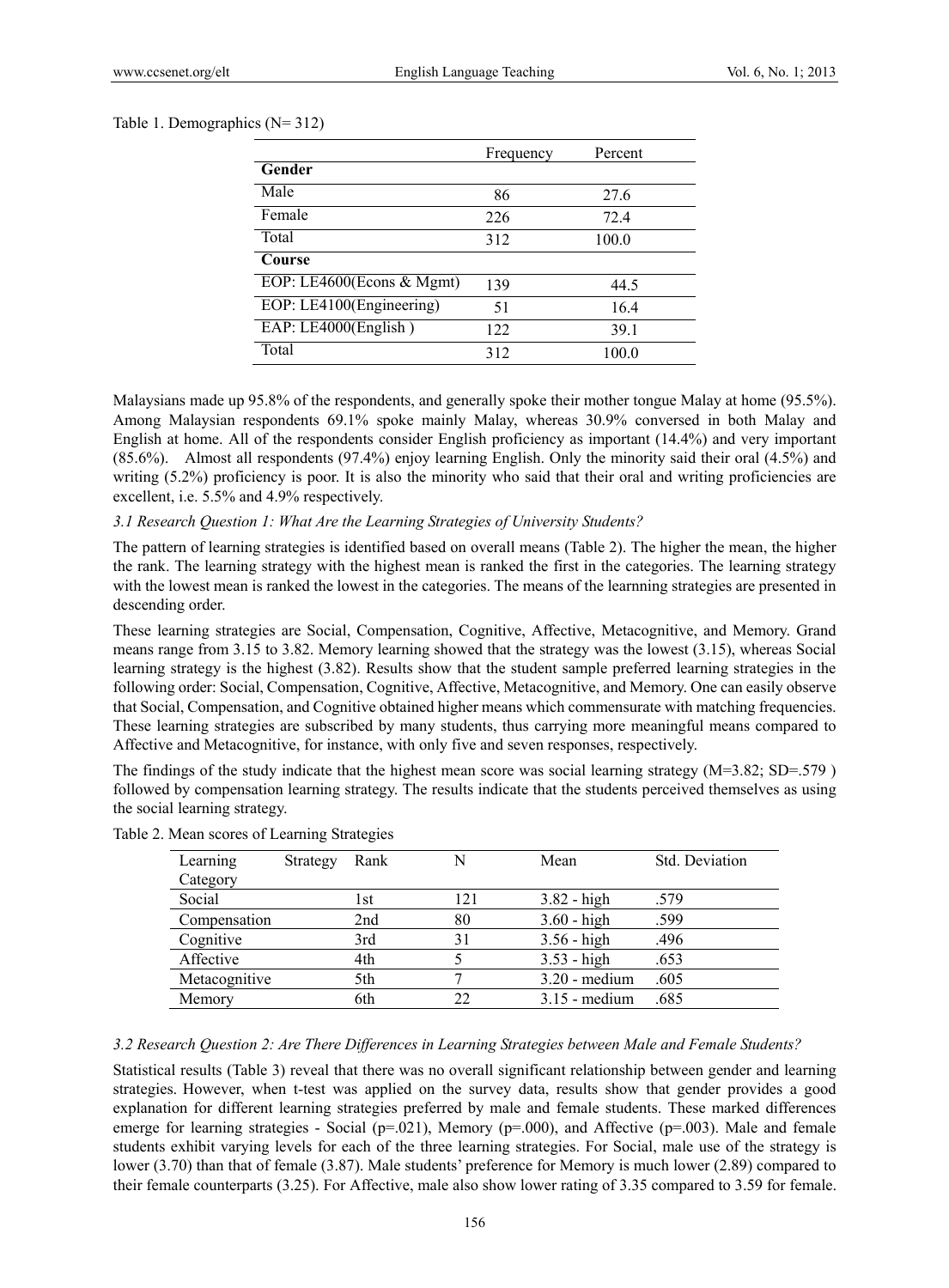As far as the learning strategies are concerned, the female students had a higher mean score compared to the male students. For example, the mean score for the Metacognitive learning strategy for female students was M=3.24 and male students M=3.11, followed by cognitive learning strategies. There was also a significant difference in the learning strategies used by the male and female students in terms of Social learning strategy  $(p=0.021)$ , Memory learning strategy  $(p=0.00)$  and Afective strategy  $(p=0.003)$ .

| Learning      |        |     |      |                | Std. Error | Significance  |
|---------------|--------|-----|------|----------------|------------|---------------|
| strategy      | Gender | N   | Mean | Std. Deviation | Mean       |               |
| Metacognitive | Male   | 86  | 3.11 | .658           | .071       | NS            |
|               | Female | 226 | 3.24 | .582           | .039       | <b>NS</b>     |
| Cognitive     | Male   | 86  | 3.48 | .513           | .055       | <b>NS</b>     |
|               | Female | 226 | 3.60 | .487           | .032       | <b>NS</b>     |
| Compensation  | Male   | 86  | 3.55 | .653           | .070       | <b>NS</b>     |
|               | Female | 226 | 3.62 | .578           | .038       | <b>NS</b>     |
| Social        | Male   | 86  | 3.70 | .604           | .065       | $*_{p=0.021}$ |
|               | Female | 226 | 3.87 | .564           | .038       | $p = 0.021$   |
| Memory        | Male   | 86  | 2.89 | .685           | .074       | $p = 000$     |
|               | Female | 226 | 3.25 | .660           | .044       | $p = 000$     |
| Affective     | Male   | 86  | 3.35 | .710           | .077       | $p=.003$      |
|               | Female | 226 | 3.59 | .618           | .041       | $p=.003$      |

Table 3. T-test Results of Learning Strategies by Gender

 $NS = Not significant - *p* < 0.05$ 

*3.3 Research Question 3: Are There Differences in Learning Strategies Used by Students Pursuing English for Academic Purposes (EAP) and English for Occupational Purposes (EOP)?* 

There were 44.5% of the students studying English for Occupational Purposes for Economics students, 16.4% studying English for Occupational Purposes for Engineering students, and 39.1% studying English for Academic Purposes. ANOVA results show that students pursuing these courses adopted different learning strategies (See table 4). These differences are statistically significant (p=.000).

|                | of<br>Sum |     |             |         |      |
|----------------|-----------|-----|-------------|---------|------|
|                | Squares   | Df  | Mean Square | - F     | Sig. |
| Between Groups | 468.524   |     | 234.262     | 939.184 | .000 |
| Within Groups  | 70.340    | 282 | .249        |         |      |
| Total          | 538.863   | 284 |             |         |      |

Table 4. ANOVA Learning Strategies between English Courses

 $N=312$ 

In order to find out the intensity of usage of various learning strategies by students in the three courses, the strategies were ranked according to grand means, and this produced the resulting Table 5. All learning strategies (5 out of 6) ranked first in English for Academic Purposes, second in English for Occupational Purposes for Economics students (5 out of 6), and third in English for Occupational Purposes for Engineering students (5 out of 6). Although all students from the three English courses used all the six learning strategies, there were differences in their preferences.

The students' preferences for learning strategies use are reflected in the ranking presented in table 5. However, there were differences in their preferences for individual learning strategies. For English for Academic Purposes, the students used metacognitive, cognitive, social, memory and affective strategies most. This is indicated as number one in the ranking. However, the use of compensation strategies was ranked second. English for Occupational Purposes for Economics students also used all of the strategies as students in English for Academic Purposes but to a lesser extent. Thus, they were ranked second, except for compensation strategies for which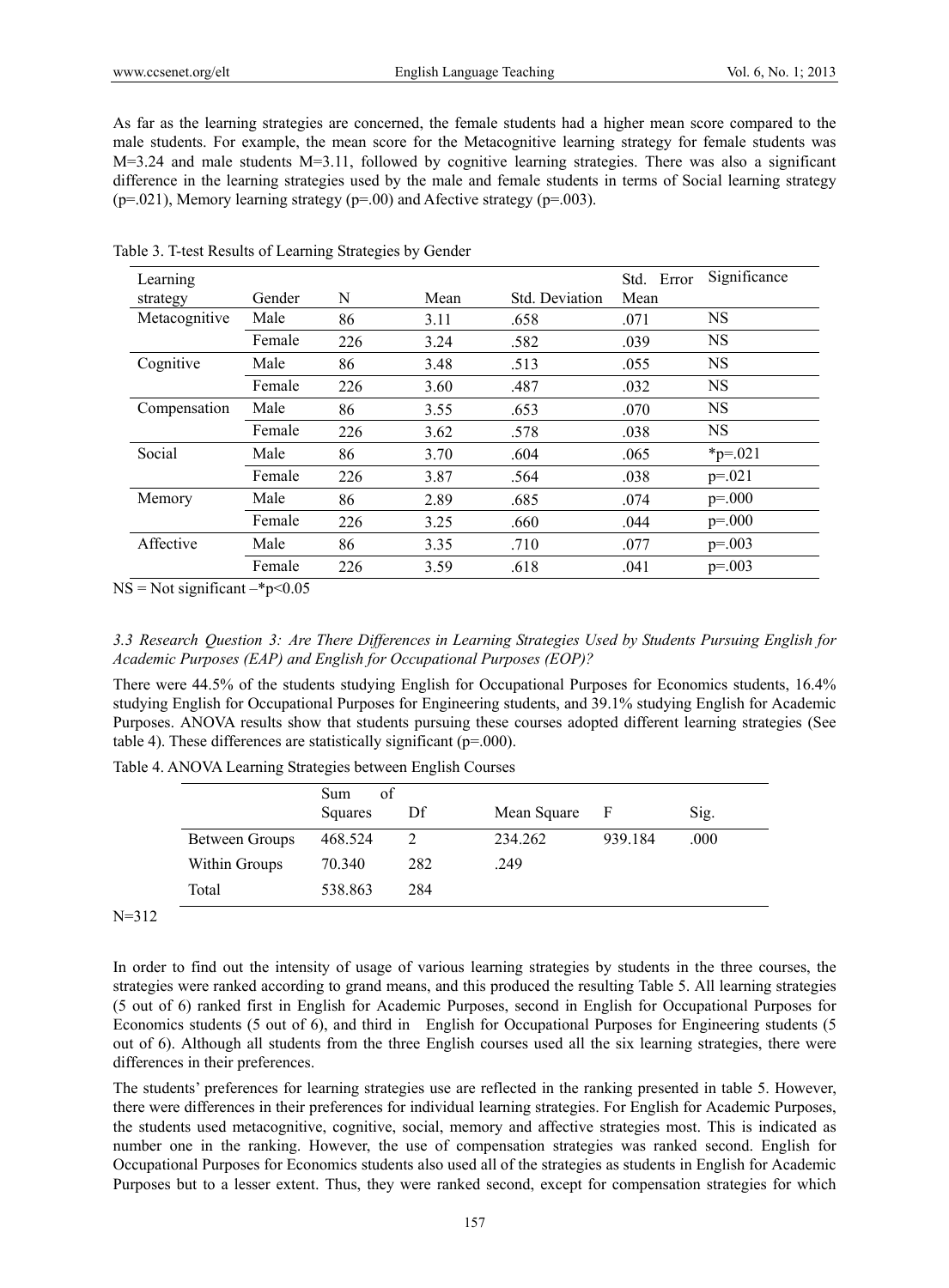they were ranked third. English for Occupational Purposes for Engineering students , on the other hand, used compensation strategies most and were ranked first. However, their use of all the other strategies ranked third indicating that their use of those strategies was the least preferred.

| English courses                                                                  | Metacognitive      |   | Cognitive Compensation | Social | Memory | Affective |
|----------------------------------------------------------------------------------|--------------------|---|------------------------|--------|--------|-----------|
| LE4600<br>(EOP for Econs $\&$<br>Mngmt)<br>$N=139$                               | $\mathbf{\hat{z}}$ |   | 3                      |        |        |           |
| LE4100<br>(EOP for Engin)<br>$N = 51$                                            | 3                  | 3 |                        | 3      | 3      | 3         |
| LE4000<br>(English<br>for<br>Academic Purposes 1<br>for all students)<br>$N=122$ |                    |   | $\overline{c}$         |        |        |           |

*3.4 Research Question 4: Are There Differences in Learning Strategies between Students Pursuing the Different Degree Programmes?* 

Learning strategies adopted by students were also reflected by their affiliation to respective degree programmes. Three student groups belong to English, Engineering and Economics faculties, respectively. ANOVA results (see Table 6) reveal significant differences for five out of six learning strategies with the exception of the compensation strategy. P-values for the statistical significance vary from .005 to .000. This means that despite using the six available learning strategies, students in each degree programme applied varying levels of intensity of usage.

Table 6. ANOVA Learning Strategies by Majors (English, Engineering and Economics Majors)

|               |                       | of<br>Sum<br>Squares | Df             | Mean Square | F      | Sig. |
|---------------|-----------------------|----------------------|----------------|-------------|--------|------|
| Metacognitive | <b>Between Groups</b> | 4.919                | $\overline{2}$ | 2.459       | 6.952  | .001 |
|               | Within Groups         | 99.761               | 282            | .354        |        |      |
|               | Total                 | 104.680              | 284            |             |        |      |
| Cognitive     | <b>Between Groups</b> | 3.947                | $\overline{c}$ | 1.973       | 8.410  | .000 |
|               | Within Groups         | 66.173               | 282            | .235        |        |      |
|               | Total                 | 70.120               | 284            |             |        |      |
| Compensatory  | <b>Between Groups</b> | .146                 | $\overline{2}$ | .073        | .199   | .819 |
|               | Within Groups         | 103.382              | 282            | .367        |        |      |
|               | Total                 | 103.528              | 284            |             |        |      |
| Social        | <b>Between Groups</b> | 9.985                | 2              | 4.993       | 16.165 | .000 |
|               | Within Groups         | 87.097               | 282            | .309        |        |      |
|               | Total                 | 97.083               | 284            |             |        |      |
| Memory        | <b>Between Groups</b> | 5.019                | $\overline{2}$ | 2.509       | 5.458  | .005 |
|               | Within Groups         | 129.656              | 282            | .460        |        |      |
|               | Total                 | 134.675              | 284            |             |        |      |
| Affective     | <b>Between Groups</b> | 9.578                | $\overline{2}$ | 4.789       | 12.222 | .000 |
|               | Within Groups         | 110.494              | 282            | .392        |        |      |
|               | Total                 | 120.072              | 284            |             |        |      |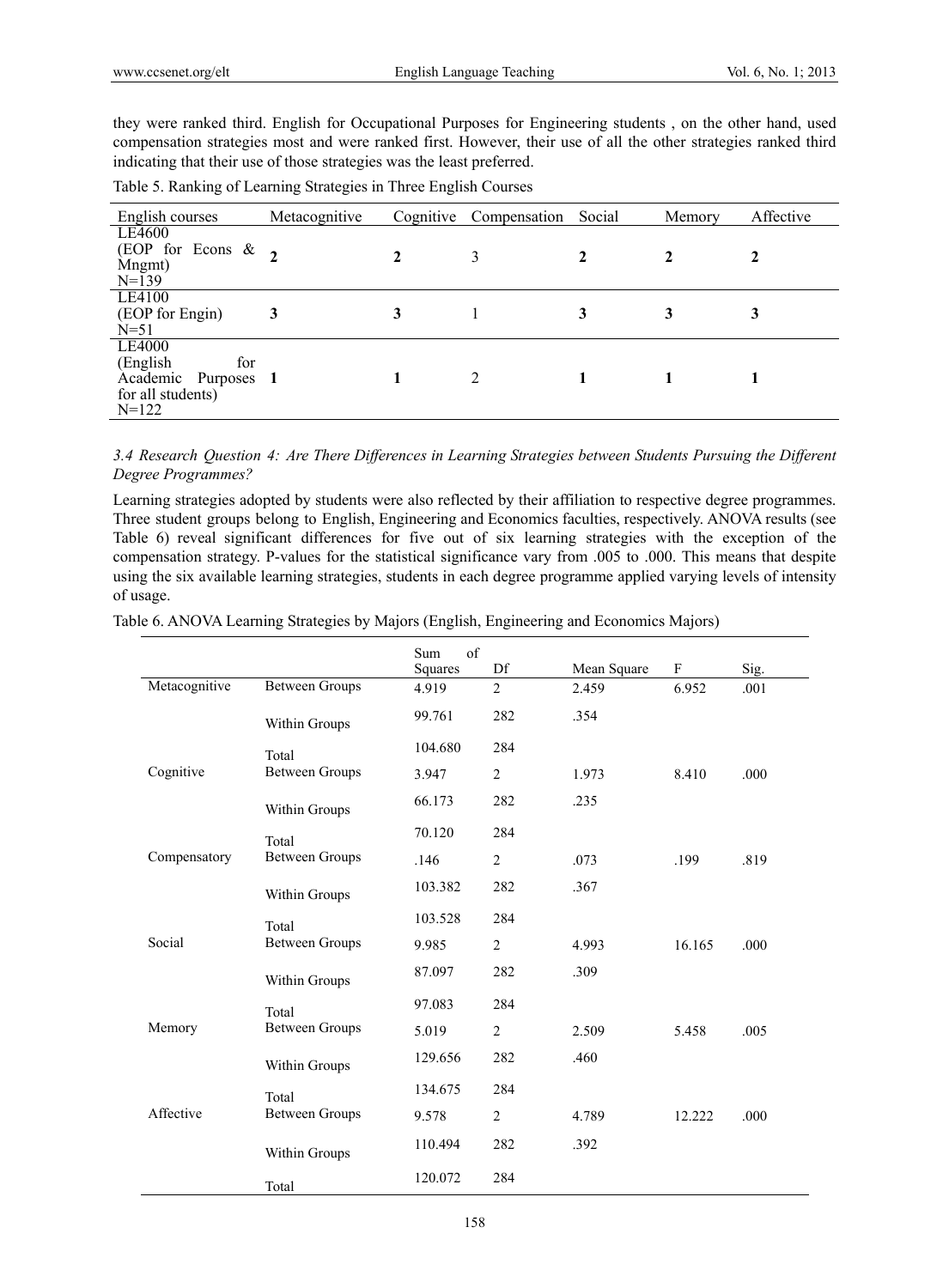There are no statistically significant differences  $(p>0.05)$  in learning strategies among three majors (i.e. English, Engineering, and Economics) (see Table 7). In other words, students in the three undergraduate programmes use more or less the same learning strategies in learning the three English courses. Learning strategies, therefore, are not dependent on students' academic majors. Students tend to choose the strategies apparently to enhance their learning.

Table 7. ANOVA Learning Strategies by Three Degree Programmes (English, Engineering, and Economics)

|                | Sum<br>оf |     |             |       |      |
|----------------|-----------|-----|-------------|-------|------|
|                | Squares   | Df  | Mean Square |       | Sig. |
| Between Groups | 7.534     |     | 3.767       | 2.405 | .093 |
| Within Groups  | 349.285   | 223 | 1.566       |       |      |
| Total          | 356.819   | 225 |             |       |      |

# **4. Discussion**

The findings of the study showed the following learning strategy ranking of LLS: Social, Compensation, Cognitive, Affective, Metacognitive and Memory. The higher the mean score, the higher would be the tendency for the respondents to use the strategy. Studies conducted in other university contexts (Goh and Kwah, 1997; Bremner, 1999; Klassen, 1994; Yang, 1994; Abdolmehdi Riazi, 2007) generally show results consistent with the present study in so far as the compensation and memory strategies are concerned.

Goh and Kwah's (1997) survey on the strategy use of tertiary-level students from the People's Republic of China (PRC) learning English as a Second Language in Singapore, reported metacognitive and compensation strategies to be the most frequently used, whereas memory strategies the least used. Although compensation emerged as the second most frequently-used strategy, metacognitive, however, ranked the second last in our study. Bremner's (1999) study of students at the City University of Hong Kong indicated that compensation and metacognitive strategies were the most-frequently used whereas affective and memory strategies were the least used. Klassen's (1994) survey on the strategy use of university students learning English in Taiwan found compensation strategies being used the most and memory strategies the least. Similar results were also reported by Yang (1994) on a study on university students learning English in Taiwan with compensation strategies most frequently used.

Our study did not reflect exactly those exhibited by the sample used by Abdolmehdi Riazi (2007). His study revealed this pattern: metacognitive, cognitive, and compensation strategies then social, memory and affective strategies. Based on our review of the literature, it is clear that compensation strategy generally emerged as the most frequently-used strategy while memory is the least-frequently used strategy.

The spread (i.e. minimum-maximum ranges) in our survey data was too broad (i.e., 1.89-5.00, the statistics are not included in the study) that we could not classify the results meaningfully into high, medium and low strategy users as recommended by Oxford (1990). It may be feasible to discern the three types of uses (i.e. high, medium and low) with a larger sample.

Results do generally support that female students tend to use higher level of the learning strategies compared to their male counterpart. The means shown by females were higher than those by male students (Table 3). This study establishes support for the findings of Noguchi (1991); Green (1992); Oxford, (1993) and Green & Oxford (1993) and Kamarul Shukri *et al.* (2009). It is also interesting to note that Kamarul Shukri*et al.'s* (2009) study, unlike the other studies cited on English Language learning, looked at the relationship between gender and the strategies used in learning Arabic.

The results also show that learning strategies are associated with English courses studied, namely, EAP, EOP for Engineering students and EOP for Economics and Management Science students. Students used principally all of the learning strategies in descending order of priority (see Table 5) for EAP, followed by EOP for Economics and Management Science students and lastly, EOP for Engineering students. As mentioned previously, EOP courses are taken by students from both the faculties of Economics and Management Science and Engineering. EAP in this study however, is taken by students majoring in English. Therefore, it is not surprising that the course tops the list in the array of strategies used.

It is interesting to note that students in the sample confirmed that their adoption of learning strategies seemed to be shaped by the curriculum of their respective degree programmes, except for the compensation strategy. If the three degree programmes may be placed on a continuum of verbal to non-verbal, the English majors may be placed at the extreme left, Economics in the middle, and Engineering at the other extreme.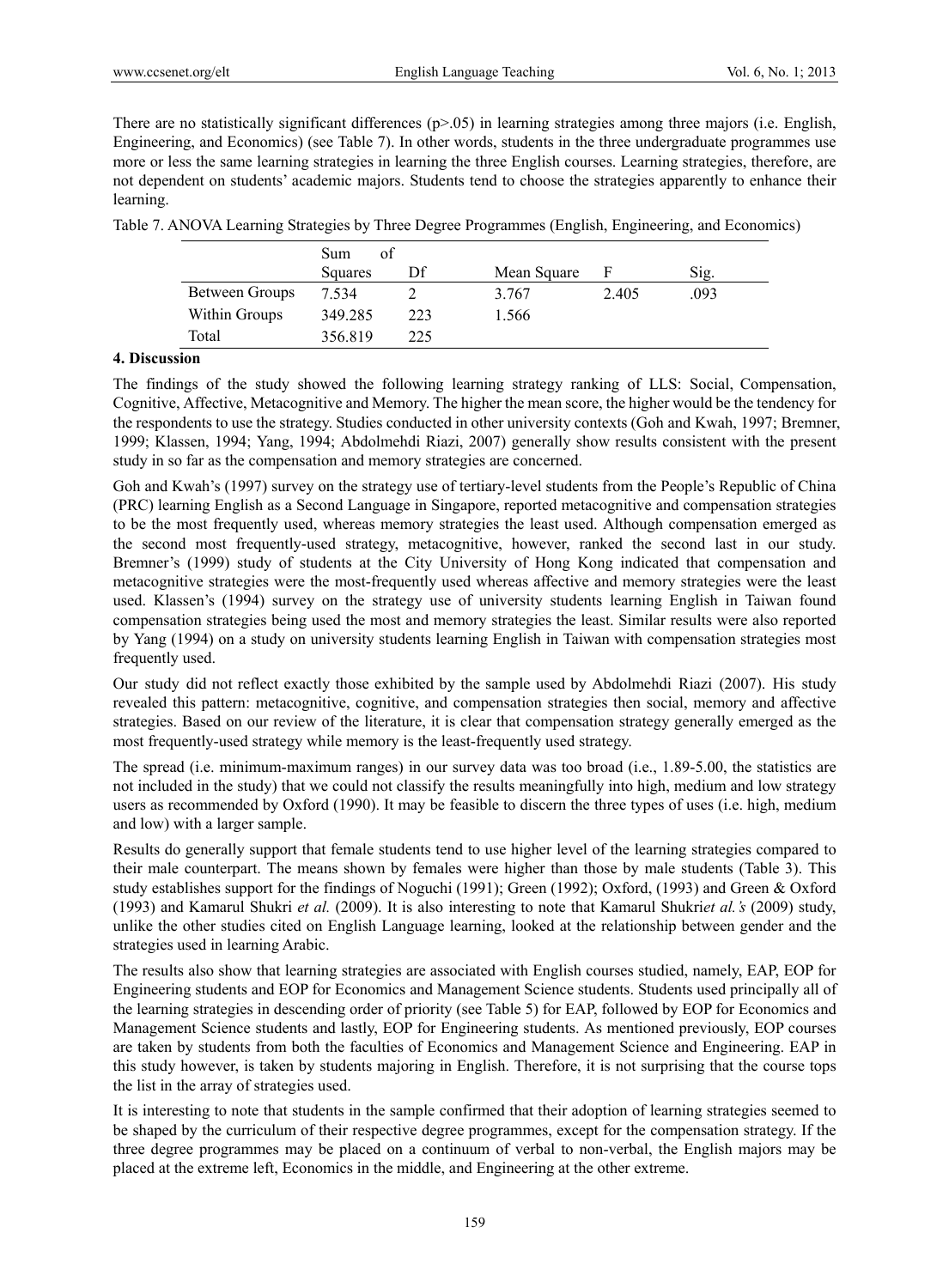#### **5. Conclusion**

Findings of this study indicate that students from the three different degree programmes differed in the use of the six learning strategies. Next, gender appears to be important for social, memory and affective learning strategies. Thirdly, learning strategies also appear to be related to the three English for Specific Purposes (ESP) courses, namely, English for Academic Purposes for all students, English for Occupational Purposes for Economics and Management Science students and English for Occupational Purposes for Engineering students. The relationship found between the learning strategies and the ESP courses could very well be due to the different demands of the three courses. It can also be concluded that the degree programmes, to a certain extent, tend to shape the learning strategies of the respective students.

One of the pedagogical implications that can be drawn from the findings of this study is that instructors have a role in exposing students to a variety of strategies thereby giving students the opportunities to choose strategies that best suit their learning objectives and learning styles. In addition to facilitating learning through the various strategies in the classroom instructors can also incorporate the use of strategies in the materials and the classroom activities. The instructors can guide the students in the systematic use of strategies which will enable them to learn language more effectively.

The findings of this study also showed that not all students are familiar with the repertoire of strategies that are available at their disposal. Therefore, the instructors' role in familiarizing them with the strategies becomes paramount. This calls for the importance of some kind of strategy training in the context of the EFL/ESL syllabus. The study was limited to only three degree programmes. It did not include other programmes whose students might have exhibited learning strategies different from those shown by the subjects of this study. In addition to questionnaires future research could include interviews which may potentially furnish us with more in-depth information. Personal interviews could also give further insights into similarities of strategies of both gender.

#### **References**

- Abdolmehdi Riazi. (2007). *Foreign Language Annals*, *40*(3), 433-440. http://dx.doi.org/10.1111/j.1944-9720.2007.tb02868.x
- Abu Shmais, W. (2003). Language learning strategy use in Palestine. *TESL-EJ*, *7*(2), 20-33.
- Chamot, A. U., & Kupper, L. (1989). Learning strategies in foreign language instruction. *Foreign Language Annals, 22*, 13-24. http://dx.doi.org/10.1111/j.1944-9720.1989.tb03138.x
- Green, J. M. (1992). Additional analyses of Puerto Rican Strategy data. Unpublished manuscript, University of Puerto Rico at Mayaguez.
- Green, J., & Oxford, R. (1993). A closer look at learning strategies, L2 Proficiency, and gender. *TESOL Quarterly, 29*, 261-297. http://dx.doi.org/10.2307/3587625
- Kamarul Shukri Mat Teh, Mohamed Amin Embi, Nik Mohd Rahimi Nik Yusoff, & Zamri Mahamod. (2009). A closer look at gender and Arabic LLS use. *European Journal of Social Sciences*, *9*(3), 399-407.
- Klassen, J. M. (1994). The LLS of freshman English students in Taiwan: A case study. Paper presented at the Third International Symposium and Book Fair on English Teaching, Taipei, Taiwan.
- Li, Aiqun. (2005). A Look at Chinese ESL Students' Use of Learning Strategies in Relation to their English Language Proficiency, Gender and Perceived Language Difficulties – A Quantitative Study, Supporting Independent English Language Learning in the 21st Century: *Proceedings of the Independent Learning Association Conference Inaugural – 2005.*
- Mohamed Amin Embi, Juriah Long, & Mohd Isa Hamzah. (2001). Language learning strategies employed by secondary school students in Malaysia. *Jurnal Pendidikan*, *26,* 3-20.
- Noguchi, T. (1991). *Questionnaire for learners*. Tottori University, Tottori, Japan.
- O'Malley, J. M., & Chamot, A. (1990). *Learning Strategies in Second Language Acquisition.* Cambridge: Cambridge University Press. http://dx.doi.org/10.1017/CBO9781139524490

Oxford, R. L. (1990a). *LLS: What Every Teacher Should Know.* Boston, MA: Heinle & Heinle.

- Oxford, R. L. (1993). Instructional implications of gender differences in language learning styles andstrategies*. Applied Language Learning*, *4,* 65-94.
- Oxford, R. L., & Burry-Stock, Judith A. (1995). *Assessing the use of language learning strategies worldwide with*